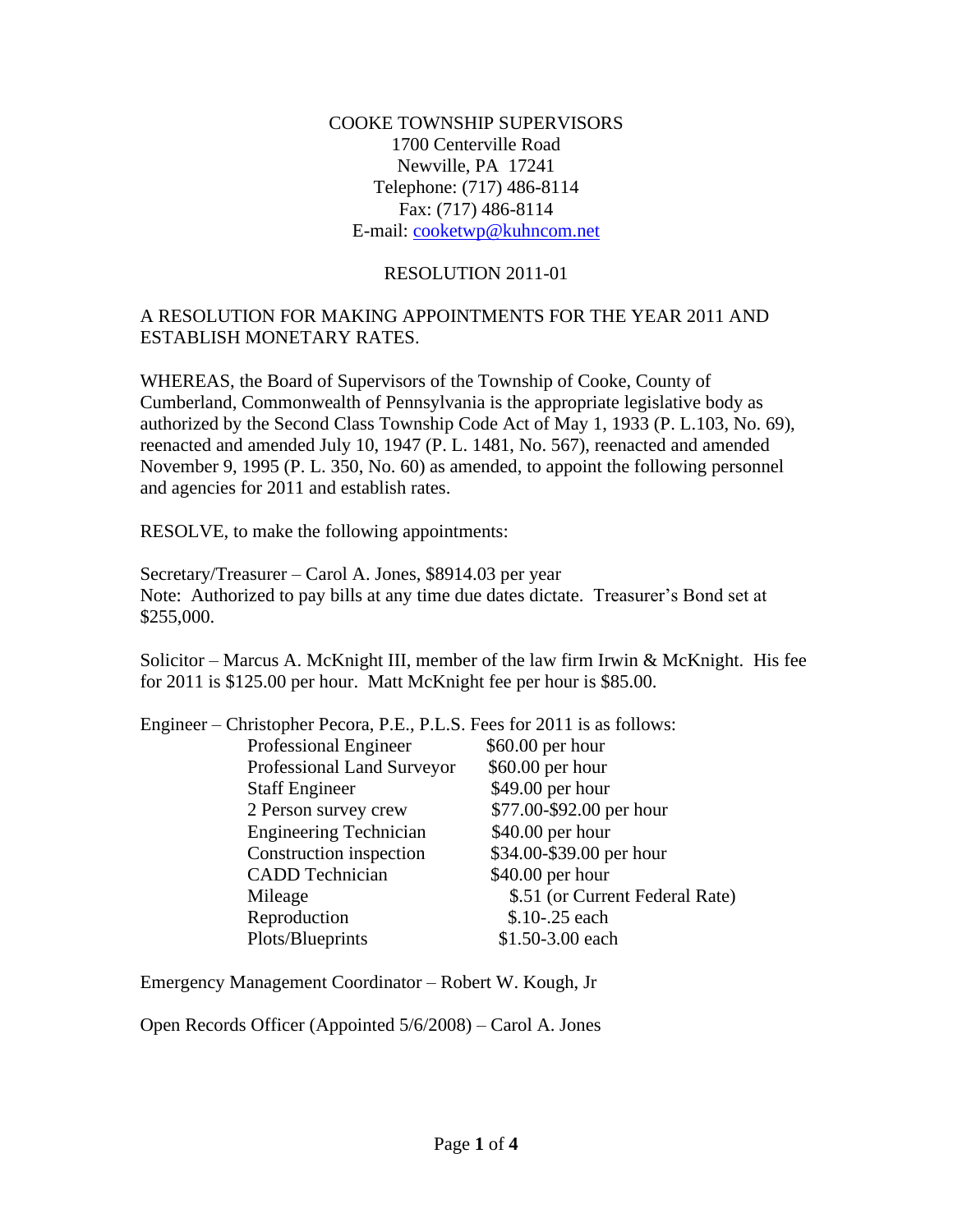SEO – Vince C. Elbel. Rates established under Resolution 2009-05. Township will pay the SEO yearly liability fee of \$200.

Alternate SEO – Edward Elbel

Cooke Township Fire Chief – Robert W. Kough, Jr., Township to pay \$20.00 dues to Cumberland County Fire Chief Association.

Fire Protection – Penn Township Volunteer Fire Co & Citizen's Fire Co.#1 of Mt. Holly Springs.

Bank Depository – Orrstown Bank, Stonehedge Plaza, Carlisle, PA 17013

Insurance – PIRMA, H.A. Thomson Co. 961 Pottstown Pike, Chester Springs, PA19425

Roadmaster – Gene Mentzer, \$15.39 per hour

Laborer/Equipment – Merle Sennett, \$14.33 per hour

Laborer – Hank Donavan, \$9.00 per hour

Laborer – Edward Renard, \$12.61 per hour

Overtime pay for Thanksgiving, Christmas Day and New Year's Day will be at 1½ times hourly rate.

Codes Enforcement Officer – Fred Leeds \$14.31 per hour and \$.50 per mile

New Hires for General Laborer - \$10.50 New Hires for General Laborer/Equipment - \$12.00 per hour

## **Building Permit and Township Valuation Permit Resolution 2005-07**:

Twenty (\$20.00) dollars for small projects costing greater than Five Hundred (\$500.00) dollars, but less than One Thousand (\$1000.00) dollars.

Twenty-Five (\$25.00) dollars for projects costing One Thousand (\$1000.00) dollars and five (\$5.00) dollars per One Thousand (\$1000.00) dollars thereafter.

No Cost Valuation Permit for UCC Inspection Only, Ten (\$10.00) dollar Administration fee.

**Occupancy Permit**: Ten (\$10.00) dollars.

## **Review of Subdivision and Land Development Plans** Residential Plans: \$300.00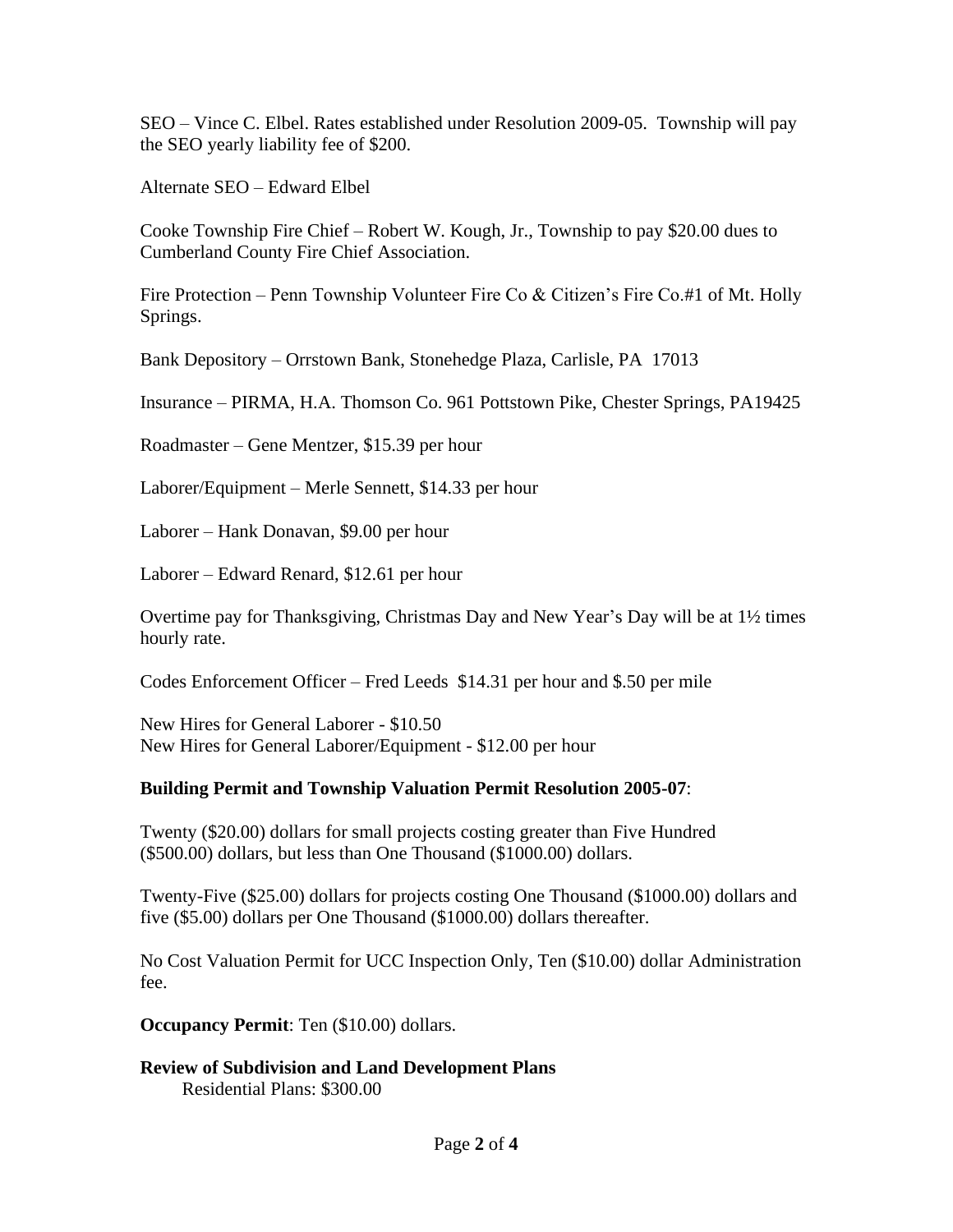Commercial Plans: \$350.00

 Plus Engineer, Sewage Enforcement Officer, Solicitor review fees, and Cumberland County Planning Commission review fees and tax parcel number assignment fees.

| Tax Collector's Service Fees |  |
|------------------------------|--|
|------------------------------|--|

| Tax Certification (per year/per parcel)          | \$10.00 |
|--------------------------------------------------|---------|
| Copy of tax bill (per bill)                      | \$ 1.00 |
| Non-sufficient Funds Checks Returned (per check) | \$30.00 |

Planning Committee Members are: Andre Weltman, Chairman, Bill Jones, Linda Smith, and Robert Minck

Vacancy Board Member is Robert Minck.

Supervisors Pay: Sangialosi \$150.00 per month, Batt \$150.00 per month, and Jones \$150.00 per month. Note:

Working Supervisors: \$13.91 per hour as established on March 6, 2010 by the Township Auditors. Note: Supervisors work in a non-supervisory status at request of Roadmaster or in emergencies when the road crew is not available.

\$.50 per mile reimbursement for use of private vehicle on township business for township employees.

WCCOG Representatives: Primary: Sam Sangialosi Secondary: Bill Jones

MUNICIPAL ADVISORY BOARD Representative: Bill Jones

PSATS Voting Delegate: NONE

Delegates to State PSATS Convention: Bill Jones, Sam Sangialosi, Diane Batt, and Carol A. Jones

RESOLVE – Establish the rate of \$25.00 per hour for the following: township grader, dump trucks, backhoe/loader, & pick-up. Operator \$15.00 per hour. Rent only to other townships. No private use.

RESOLVE - The Fireman's Relief Fund be divided between Penn Township Volunteer Fire Co. and Citizen's Fire Co. #1 of Mt. Holly Springs with Penn Township Fire Co. receiving 60% and Citizen's Fire Co. 40%.

In December, Yellow Breeches EMS and Newville Ambulance (Friendship Fire) will each receive a contribution of \$250.00 with Shippensburg Area EMC receiving \$150.00.